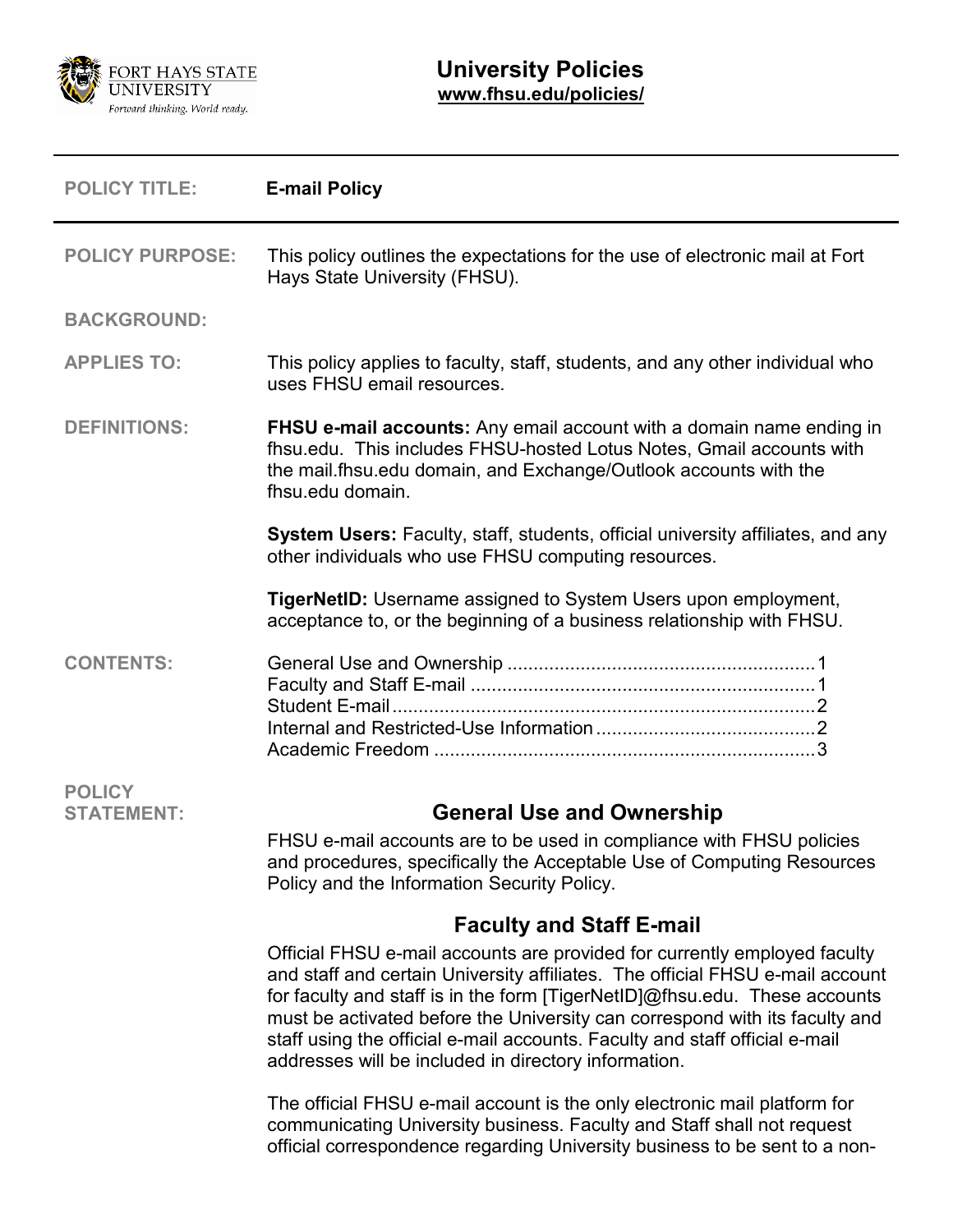FHSU email account. Official e-mail communications are intended only to meet the academic and administrative needs of the campus community.

All electronic notifications from the University are transmitted through the official FHSU e-mail account. Faculty and staff are expected to read, and shall be presumed to have received and read, all FHSU e-mail messages sent to their Official FHSU e-mail accounts. The University expects that such communications will be received and read in a timely fashion.

Faculty and staff are not to automatically forward their official @fhsu.edu email to another vendor for themselves including their @mail.fhsu.edu Google account. Unauthorized automatic forwards will be removed by Technology Services

## **Student E-mail**

<span id="page-1-0"></span>Official University e-mail accounts are available for all enrolled students. The addresses are of the form [TigerNetID]@mail.fhsu.edu. These accounts must be activated before the University can correspond with its students using the official e-mail accounts. Students' official e-mail addresses will be included in directory information. As with other directory information, any student may request that access to his or her official email address be restricted. When opting out of the University Directory, you are opting out entirely.

Students are expected to check their e-mail on a frequent and consistent basis in order to stay current with University-related communications. Students have the responsibility to recognize that certain communications may be time critical. Faculty will determine how electronic forms of communication such as electronic mail will be used in their classes, and will specify their requirements in the course syllabus. Failure to check email, error in forwarding mail, or e-mail returned to the University with "Mailbox Full" or "User Unknown" are not acceptable excuses for missing official University communications via e-mail.

If a student wishes to have e-mail redirected from their official FHSU address to another e-mail address such as @hotmail.com or another @gmail.com address, they may do so, but at their own risk. The University will not be responsible for the handling of e-mail by outside vendors. Having e-mail redirected does not absolve a student from the responsibilities associated with official communication sent to his or her FHSU e-mail account.

## **Internal and Restricted-Use Information**

<span id="page-1-1"></span>Unencrypted e-mail is not a secure method of communication and therefore must not be used to transmit Internal or Restricted-Use Information, as defined by the Data Classification Policy.